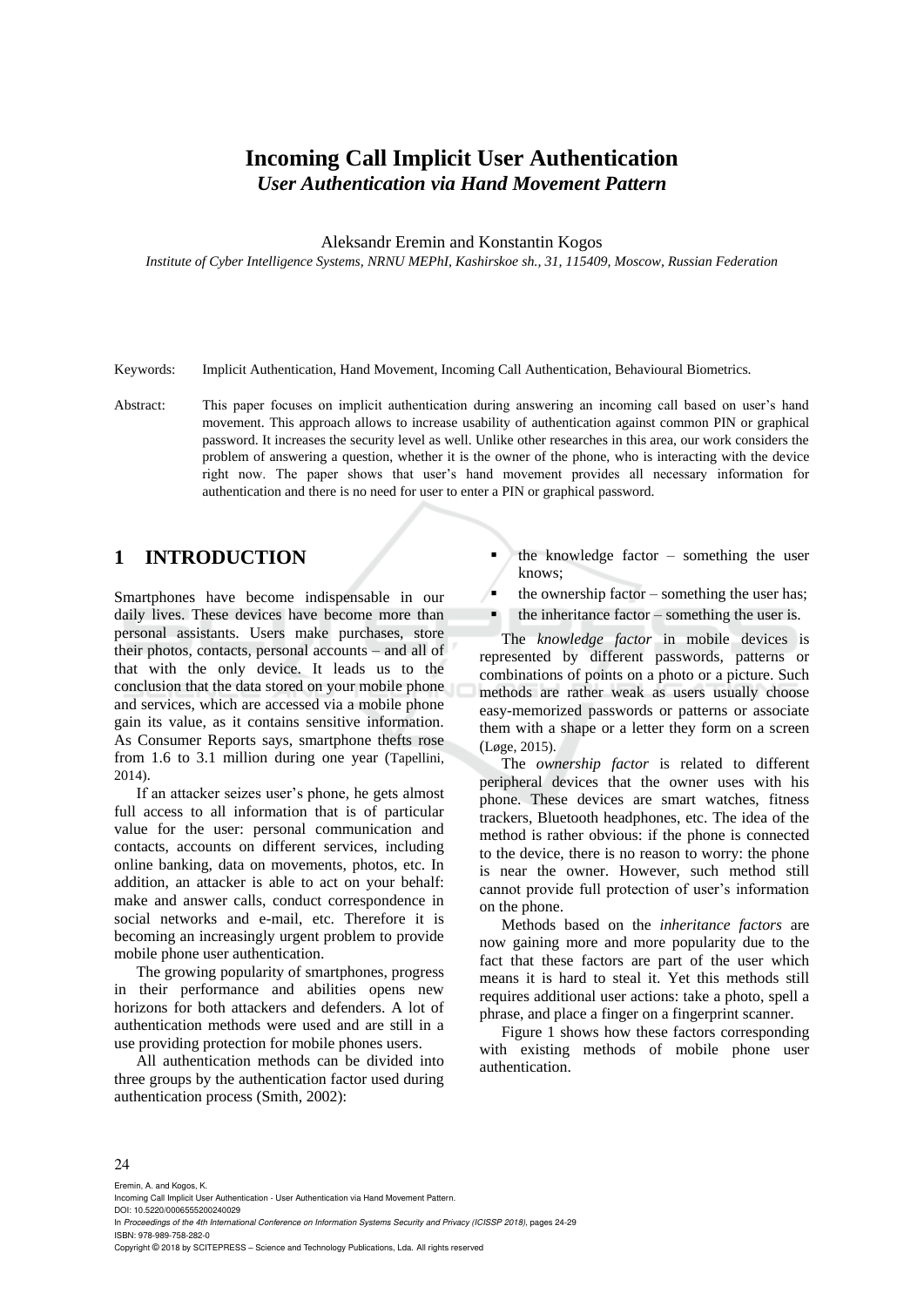

Figure  $1:$   $\leq$  in mobile phones.

Behavioural biometrics is of a special interest for us for several reasons. Unlike aforesaid factors, behavioural biometrics doesn't require additional actions from the user except his natural movements and actions: gait, keystrokes, and characteristic movements like picking up a phone. The recent progress in the methods of machine learning makes it possible to process bigger amounts of data and as a consequence make more precise predictions. Moreover, modern smartphones are equipped with lots of sensors which can provide all necessary information for such authentication methods. This means that there is no need in additional sensors or other hardware, and all data can be gathered and processed with the help of one program.

The main purpose of this research is to review existing methods of user authentication and suggest a new approach to authentication based on behavioural biometrics.

The remainder of this paper is organized as follows. Section 2 contains an overview of existing approaches to behavioural biometrics and related work. Section 3 introduces used sensors and the data obtained from them. Section 4 describes feature extraction used in this research. Obtained results of implementation and evaluation are presented in section 5. Conclusions and further research are discussed in Section 6.

### **2 RELATED WORK**

In (Shrestha, 2013) user should wave his hand several times in front of the surface of the phone's screen to unlock the phone or make a call. Light sensor built into the front panel of the device determines the motion parameters by measuring amount of light falling on it. Next, the collected data is processed by the system; the system compares it with the stored template, and, depending on the result of comparison an outgoing call is performed or not.

In (Yang, 2015) the movement of the hand with the phone is used to unlock the phone. The subjects were invited to shake the phone for 10 seconds and had two modes: a normal mode, the data obtained consisted of 100 measurements, with an interval of 200 ms. 100 measurements were also obtained in the fast mode with an interval of 10-20 ms. After that, the data was processed by the system and a "template" of the movement for each user was created. After that it was enough for user to shake the phone to unlock it. The research demonstrates that the user had to shake the phone for 3 seconds to unlock it, which is longer than the time entered the PIN-code, but users appreciated the comfort, safety and accessibility of this authentication method.

In (Krishnna, 2015) a way to interact with the phone was suggested for purposes of the alarm: if, for example, a woman realizes that she is in danger, it is enough to shake the phone and the call will be sent to the appropriate service, indicating the device's location.

In some cases there is a necessity to authenticate a user answering an incoming call. This happens in case a non-legitimate person's answer causes a significant owner's loss. For example, the bank assistant calls the depositor to check whether a strange transaction made from his account was actually made by depositor, not a thief. If a thief answers such call, he can easily confirm a transaction leaving the depositor and the bank without money.

Such a problem of user authentication can be solved by entering a password, but this solution requests additional actions from a user. In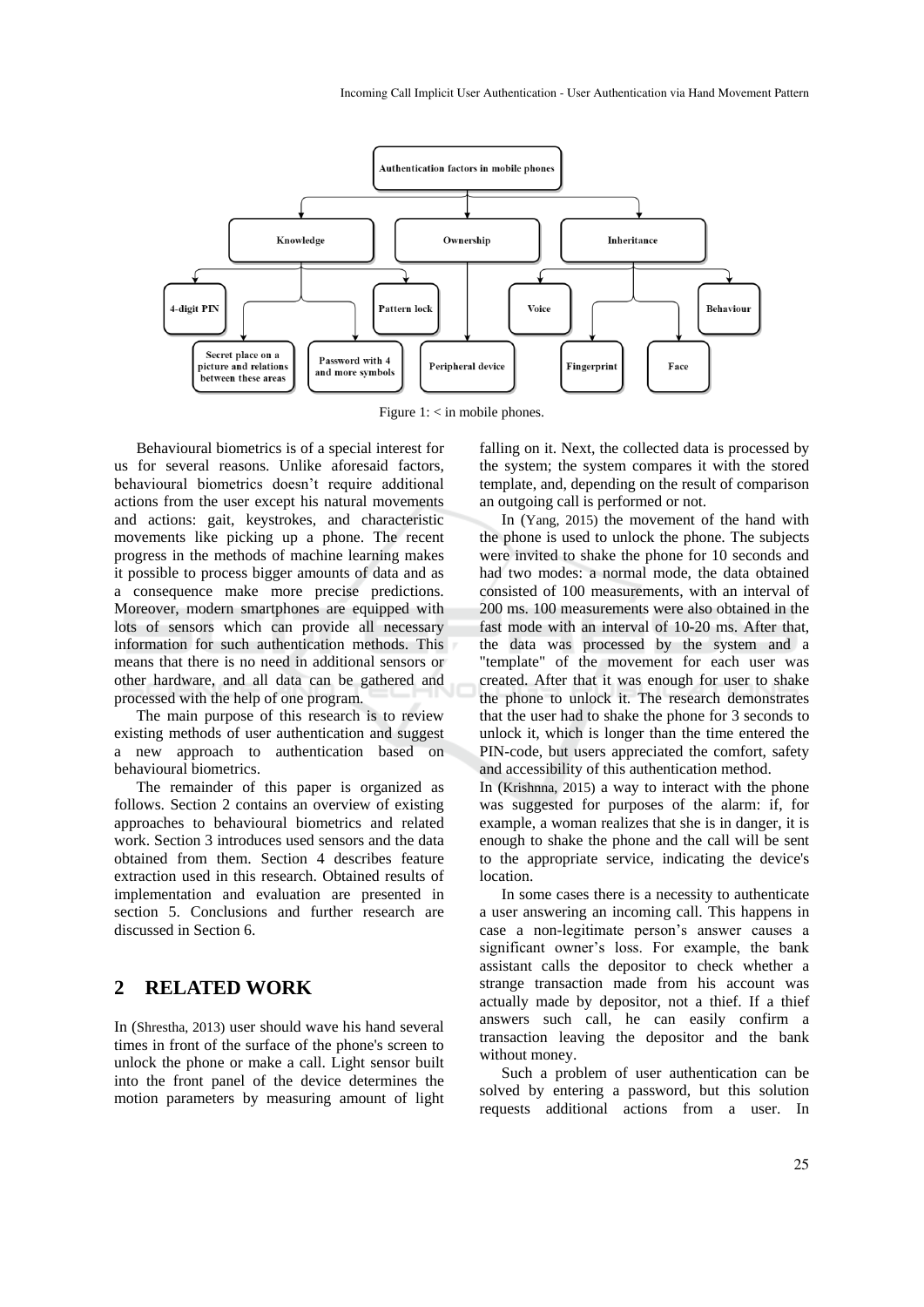(Maghsoudi, 2016) it is shown how hand movement analysis can be used in user identification. All necessary data was collected by built-in sensors of the smartphone. In this case there is no need user entering anything, all necessary authentication information is being collected while user's hand with a phone is moving towards user's ear. That's why an authentication method without any extra user actions can be suggested providing authentication of a person answering an incoming call.

The problem of incoming call authentication was considered in (Conti, 2011). In this paper, the researchers proposed to replace the input of the password with the characteristics of the hand movement when answering an incoming call. Data, as in previous works, was obtained from built-in sensors (accelerometer and orientation sensor). For user authentication, Dynamic Time Warping Distance and Dynamic Time Warping Similarity algorithms were used. The basic idea of this approach is to obtain the distance between the coordinates of the vector of characteristics of the legitimate user and the coordinates of such vectors of the user in relation to which authentication is performed. The closer the vector of the current user to the legal user's vector, the more likely he is a legitimate user. This approach is notable for its simplicity. Using the training sample of 10 people's 50 lifts of the phone, the system missed the attacker in 4.4% of cases, and the legal user was blocked in 9.3% of cases. These study shows that the movement of the hand when answering an incoming call is unique for each person.

In (Buriro, 2017), a user authentication method based on the "micromovements" of his hand right after unlocking the smartphone on the Android OS is presented. To receive data, built-in smartphone sensors (accelerometer, gyroscope, magnetometer, gravity sensor and orientation sensor) are used. In addition, a low-pass filter and a high-pass filter are applied to the data obtained from the accelerometer. Thus, 7 data sources are used. The data acquisition process starts immediately after receiving the USER\_PRESENT event at intervals of 2, 4, 6, 8 and 10 seconds. Then the following features were calculated:

- mean:
- mean absolute deviation:
- median<sup>.</sup>
- standard error of the mean:
- standard deviation:
- skewness:
- kurtosis.

After this, feature vectors were formed, which were fed to the input of various algorithms of machine learning. It is worth noting that in this paper the task of user identification was considered, so, the classification problem was solved using the machine learning algorithm. The authors gained the following results: in 96% of cases the system correctly identified the user using the Random Forest algorithm.

# **3 DATA ACQUISITION AND FEATURE SELECTION**

The analysis showed that the movement of the hand when answering an incoming call is unique for each person and the information about this movement can be used for user authentication. To perform it, it is necessary to obtain data from the sensors of the mobile phone, pre-process it and select features for learning the algorithm.

#### **3.1 First Look at the Problem**

The problem of a mobile phone user authentication when answering an incoming call has several limits and speciality:

- limited time to perform authentication (having no answer, the caller will simply "drop" the call);
- limited operational memory of the device;
- the method used must be simple and userfriendly.

Based on these limits, a method of authentication based on behavioural biometrics was proposed, in which the user would not need to perform any additional actions, except for placing the phone to his ear, as he usually does answering an incoming call. This action becomes a source of the behavioural biometrics data of the user.

We would like to focus your attention on the fact that only standard sensors (gyroscope, accelerometer, touch screen) are needed, and most of modern smartphones are equipped with these sensors.

#### **3.2 Sensors Used and Data Obtained**

In order to describe the movement of the phone in space, it is necessary to obtain data from the sensors of the phone. An event is generated in the Android OS when a state of any sensor is changed. According to the Android documentation, each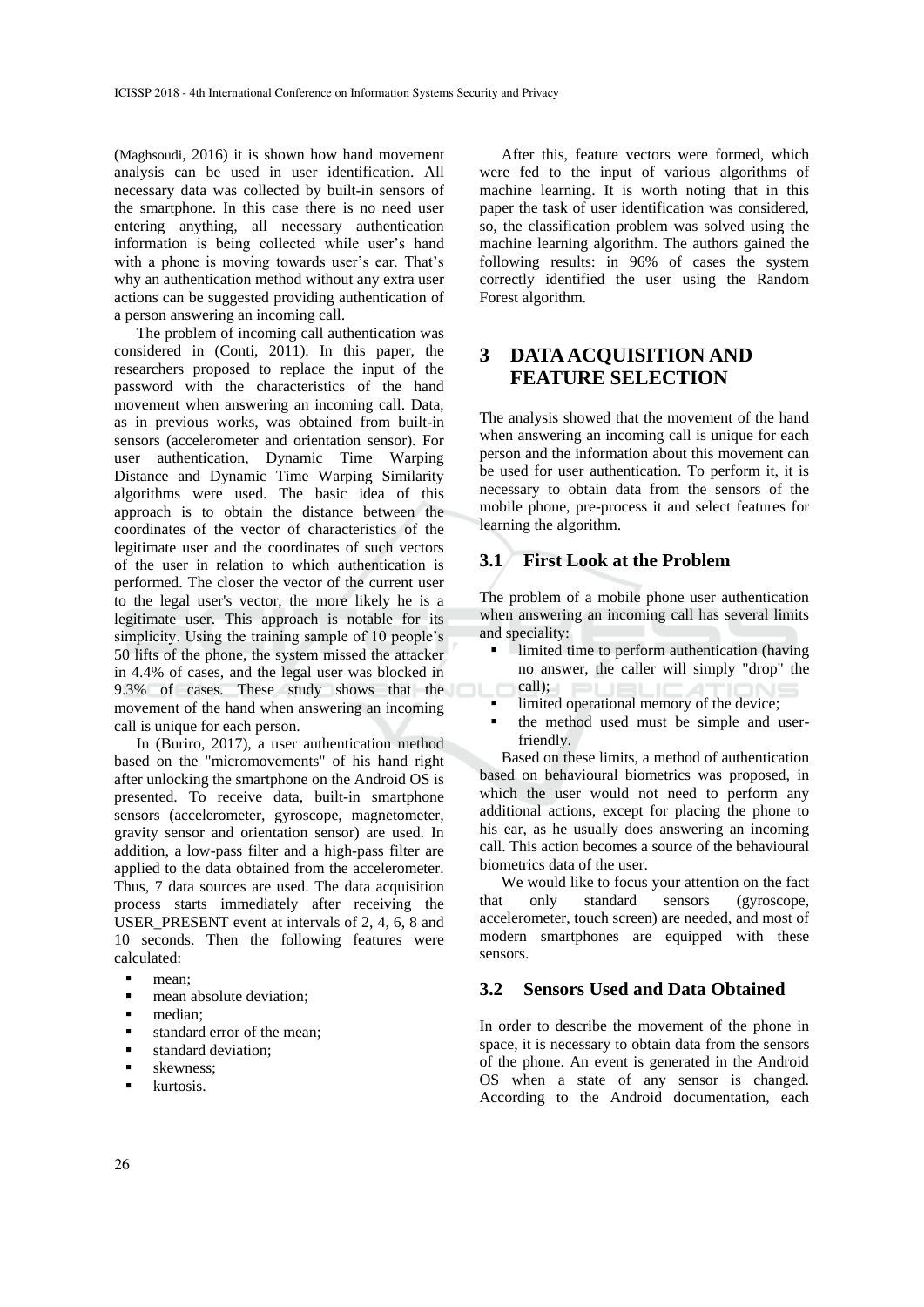sensor generates such an event every 200 milliseconds. This frequency is sufficient to obtain the required amount of data, even about a short movement, such as raising your hand with the phone towards your ear.

The following sensors were used:

- accelerometer (measures the acceleration in  $m/s<sup>2</sup>$ , with which the phone moves on all three axes, including the force of gravity);
- gyro (measures the rotation rate of the phone in rad/s around each of the axes);
- magnetometer (measures the ambient geomagnetic field for all three axes in μT);
- orientation sensor (measures the degree of rotation around each of the three axes);
- gravity sensor (measures the force of attraction applied to the phone on all three axes).

All sensors generate data about the position of the phone in three axes: X, Y and Z, which are located as shown in Figure 2.



Figure 2: Sensors' axes.

The received data is saved for further processing into files, one file for each sensor. These files are available only to the developed application.

The process of obtaining data is carried out for two seconds, since this interval is enough to place the phone to your ear.

## **4 FEATURE EXTRACTION**

In our research, we used features that authors of (Buriro, 2017) used in their work, because these features describe the hand movement dynamic clearly. These features are:

- mean;
- mean absolute deviation:
- median;
- standard error of the mean;
- standard deviation:
- skewness;
- kurtosis.

Moreover, we added two more features to gain more accurate results as it helps to describe the movement more precisely. These features describe the exact position of the phone at the exact moments of the motion (the coordinates obtained from the sensors mentioned above). These features are:

- the coordinates of the device at the beginning of the movement (when accepting the call):
- the coordinates of the device at the end of the movement (when the device is placed near the ear).

It will be shown further how the addition of these features influenced the accuracy.

As the result, feature vector has the following structure (a concatenation of the features computed from different axes separately):

$$
\nu = ([\bar{x}, \bar{y}, \bar{z}, \text{MAD}_{x}, \dots][\bar{x}, \bar{y}, \bar{z}, \text{MAD}_{x}, \dots] \dots)
$$
(1)

Square brackets contain the features obtained from one sensor. The length of the vector is 135 (5 sensors, 3 coordinates, 9 features for every sensor).

# **5 IMPLEMENTATION, RESULTS AND ANALYSIS**

In this paper, the user authentication task is solved when answering an incoming call. In contrast to (Maghsoudi, 2016, Buriro, 2017), in which the data of several users was used and the classification problem was solved, the problem in question belongs to problems of anomaly detection, since there are no data of other classes except the "legitimate user" class in the training sample.

Due to the limits of implementing the authentication method, as the use of a smartphone on the Android OS, it was decided to use WEKA, data analysis software (Weka 3) that is written in the Java programming language.

During the testing, the above described algorithms of machine learning were compared by several parameters and a suitable algorithm for the proposed authentication method was chosen.

To evaluate the performance of algorithms we use following characteristics:

- $TPR true positive rate;$
- FPR false positive rate:
- $FNR false$  negative rate;
- $ACC accuracy.$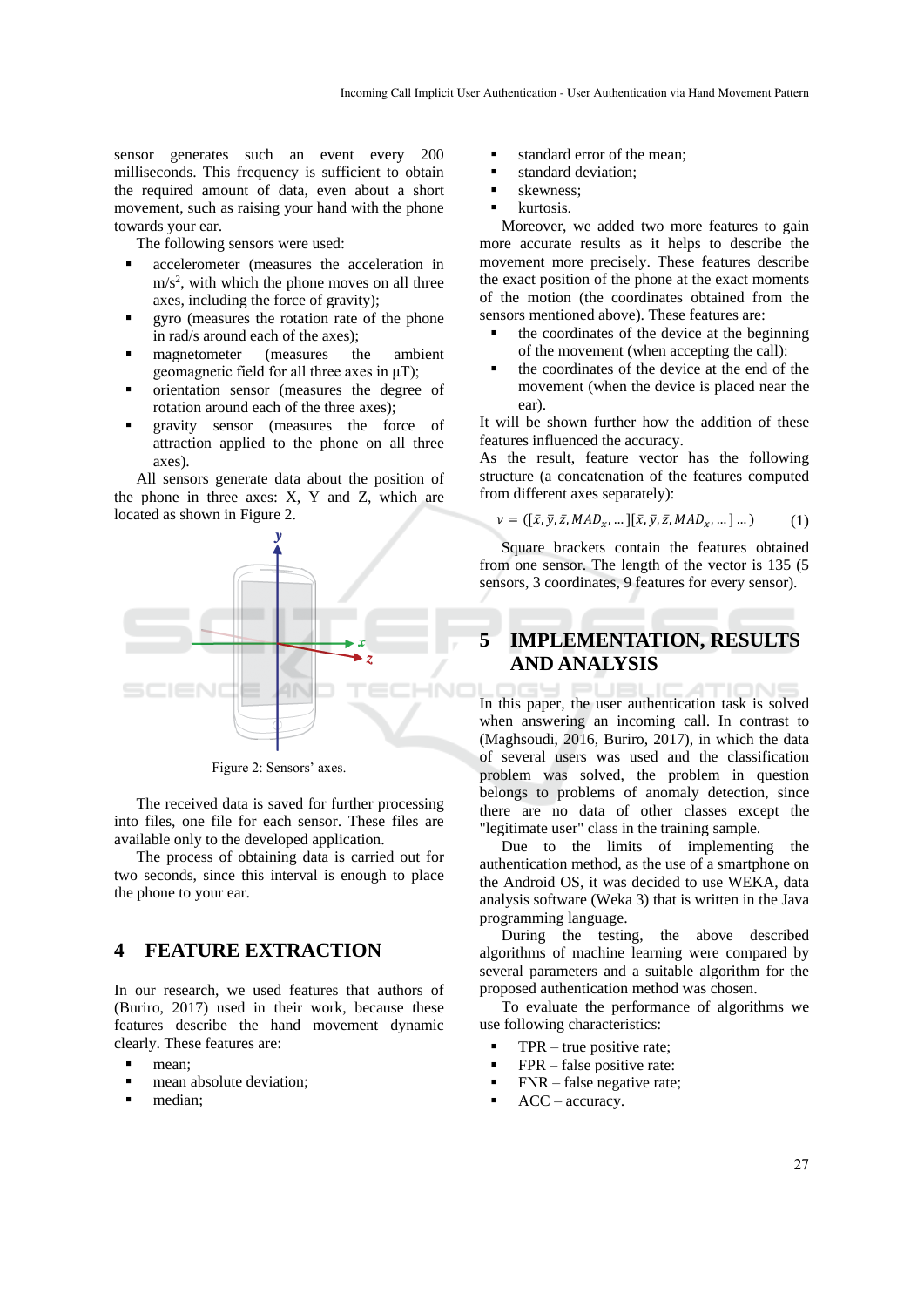It should be noted that in order to improve the quality of this authentication method, it is necessary to minimize the number of type II errors with a satisfactorily low number of type I errors.

#### **5.1 Training Set and Testing Set**

A training set was created containing 50 vectors of features, i.e. 50 hands rising with the phone to the ear were obtained and processed. This size of training set seems to be sufficient, as more movements will negatively affect the usability of this method. In addition, it will be further shown that with the increase in amount of objects in the training set, the quality of the algorithm stops to grow after a certain amount.

A test set contained 50 legitimate user movements (not used in the training set) and 50 movements of 10 other people who pretended to be "intruders".

The appropriate parameters of the algorithms were chosen experimentally to improve the quality of the algorithms.

### **5.2 Implementation**

WEKA allows to solve anomaly detection problem with the help of two algorithms of machine learning, One-Class SVM and One-Class Classifier. Let us consider their features in details. ECHNO

#### **5.2.1 One-Class SVM**

One-Class SVM (OC-SVM) is one of the examples of SVM. The idea is to divide the space of objects by a hyperplane in such a way that objects of one class are on the same side of the hyperplane. In the case of a one-class support vectors machine, the method tries to separate sample objects from the origin, while the dimensionality of the space can be increased in order to distinguish the objects of the target class from the anomalies. In this case, some of the objects are defined as anomalous (the proportion of such objects in the training sample is characterized by the parameter ν), and then the problem is reduced to the classification problem. Most often, when using SVM to solve the problem of detecting anomalies, the RBF-kernel is used.

#### **5.2.2 One-Class Classifier**

A One-Class Classifier (OCC) was proposed in (Hempstalk, 2008) and implemented in Weka. Its peculiarity lies in the fact that this classifier is a kind of "wrapper" for standard classifiers, including a

Naïve Bayes or the method of k-NN. This becomes possible due to the fact that the artificial data is generated, this data has a different distribution than the "normal" data, and so, it becomes some sort of anomaly. Thus, these artificial data play the role of the second class, and the problem of detecting anomalies also reduces to the classification problem.

#### **5.3 Evaluation**

There were several algorithms that were tested. Here in this work we show only algorithms with best results we obtained while testing them.

While evaluating algorithms we realized, that having a training set consisting of 25 movements and greater the accuracy of algorithms stops to grow. It is rather clearly shown on Figure 3.



Figure 3: Accuracy dependency of training set size using One-Class Classifier with Naive Bayes.

That leads us to the assumption that having 25 movements in training set is quite enough to train a model with satisfactory results. That means that the user doesn't have to perform too much movements to train a model and the usability of the method is quite good at this point.

During the experiments, an assumption that addition of "exact position" features improves the results of the algorithms was tested. Table 1 shows that the addition of it improves the accuracy in case of One-Class Classifier with Naïve Bayes (OCC-NB). In addition, having these extra features, One-Class Classifier with Random Forest (OCC-RF) decreased the number of FN with the same amount of FP that leads to the usability growth having a stable level of security. Talking about One-Class SVM (OC-SVM), its FPR decreased while FNR increased. This means that the security of authentication provided with this method has grown, but it led to fall in usability as the user is detected as an intruder more often.